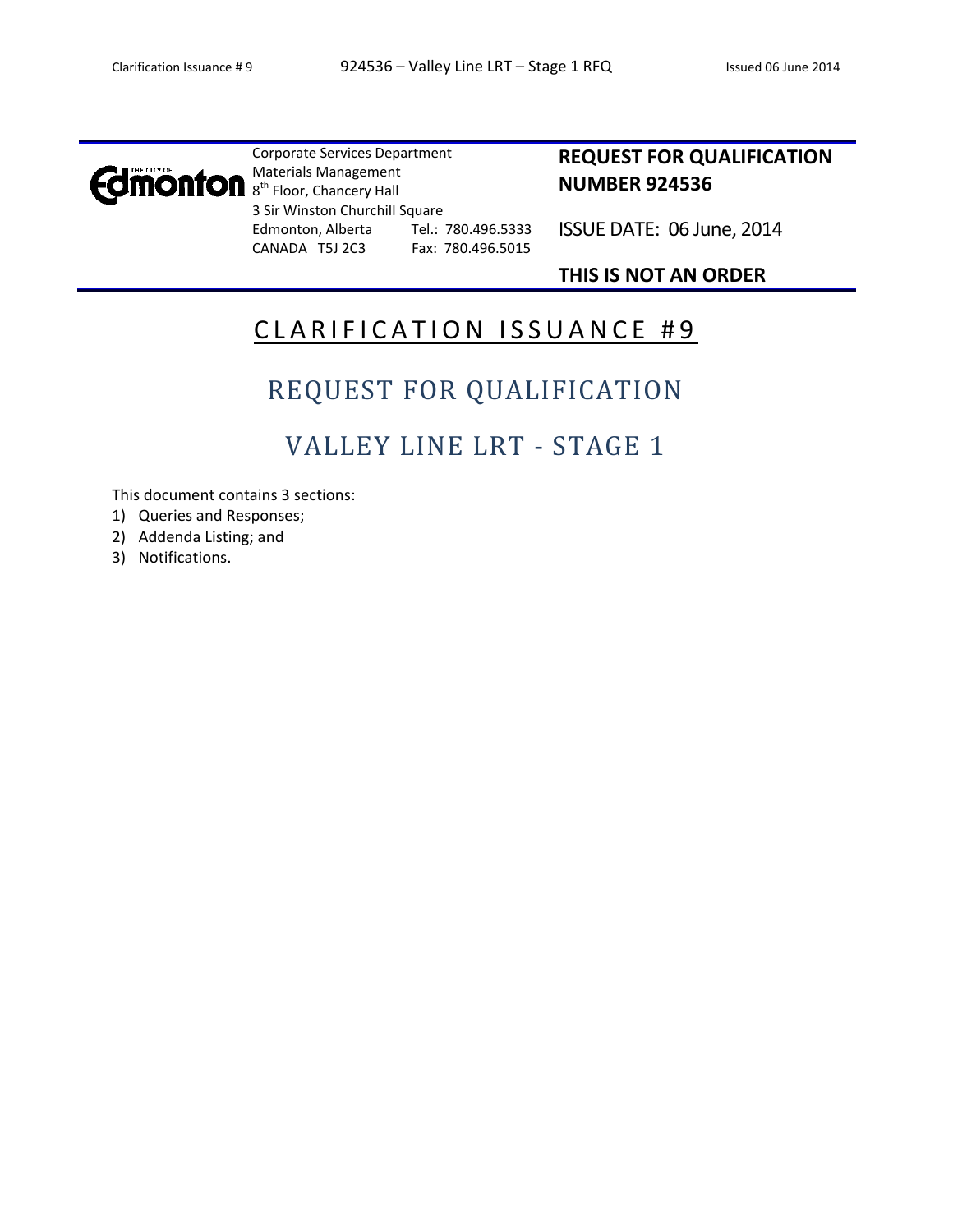### **Section A –Queries and Responses**

| Past<br><b>Clarification</b><br><b>Issuance #</b> | <b>Queries &amp; Responses Issued</b> | <b>Issued</b>  |
|---------------------------------------------------|---------------------------------------|----------------|
| 1                                                 | Queries #1 to #2                      | 30 April, 2014 |
| 2                                                 | Query #3                              | 06 May, 2014   |
| 3                                                 | Queries #4 to #7                      | 07 May, 2014   |
| 4                                                 | Query #8                              | 15 May, 2014   |
| 5                                                 | Queries #9 to #10                     | 16 May, 2014   |
| 6                                                 | Queries #11 to #15                    | 23 May, 2014   |
| 7                                                 | Query #16                             | 28 May, 2014   |
| 8                                                 | Query #17                             | 03 June, 2014  |

#### Query # 18:

Clarification Issuance #8, Response #17 states that Guarantors now have to meet the requirements of Appendix B, Section B 8 and B9, unless expressly states otherwise. However, and despite this clarification, it is still unclear purely from the strict reading of the changes to the RFQ presented in Addendum #4, what documents need to be presented for Guarantors under Section B 8, and we respectfully request clarification via Addendum on what documents in this section specifically need to be submitted by Guarantors.

In respect of the Due Diligence Information that is now being requested from Guarantors in Section B 9, our team includes several Team Members who will be presenting Guarantors, which are mostly large, international companies with hundreds of thousands of employees all over the world. This is in our experience an unusual requirement in RFQ process of similar magnitude and complexity in Canada and gathering the information poses numerous coordination challenges within our organizations. In addition to that, due to the late release of Addendum No. 4 and Clarification Issuance 8, we unfortunately find ourselves in a situation where our Guarantors will be unable to gather and provide all the information being requested in Section B 9 on time to meet the Submission deadline. In our experience, it is also unusual that such an important and onerous requirement is added so late in the process and so close to the Submission deadline.

For the reasons stated above we respectfully request the City of Edmonton that the changes introduced in Addendum #4 that extend all of the requirements in B 8 and B 9 to the Guarantors be removed (with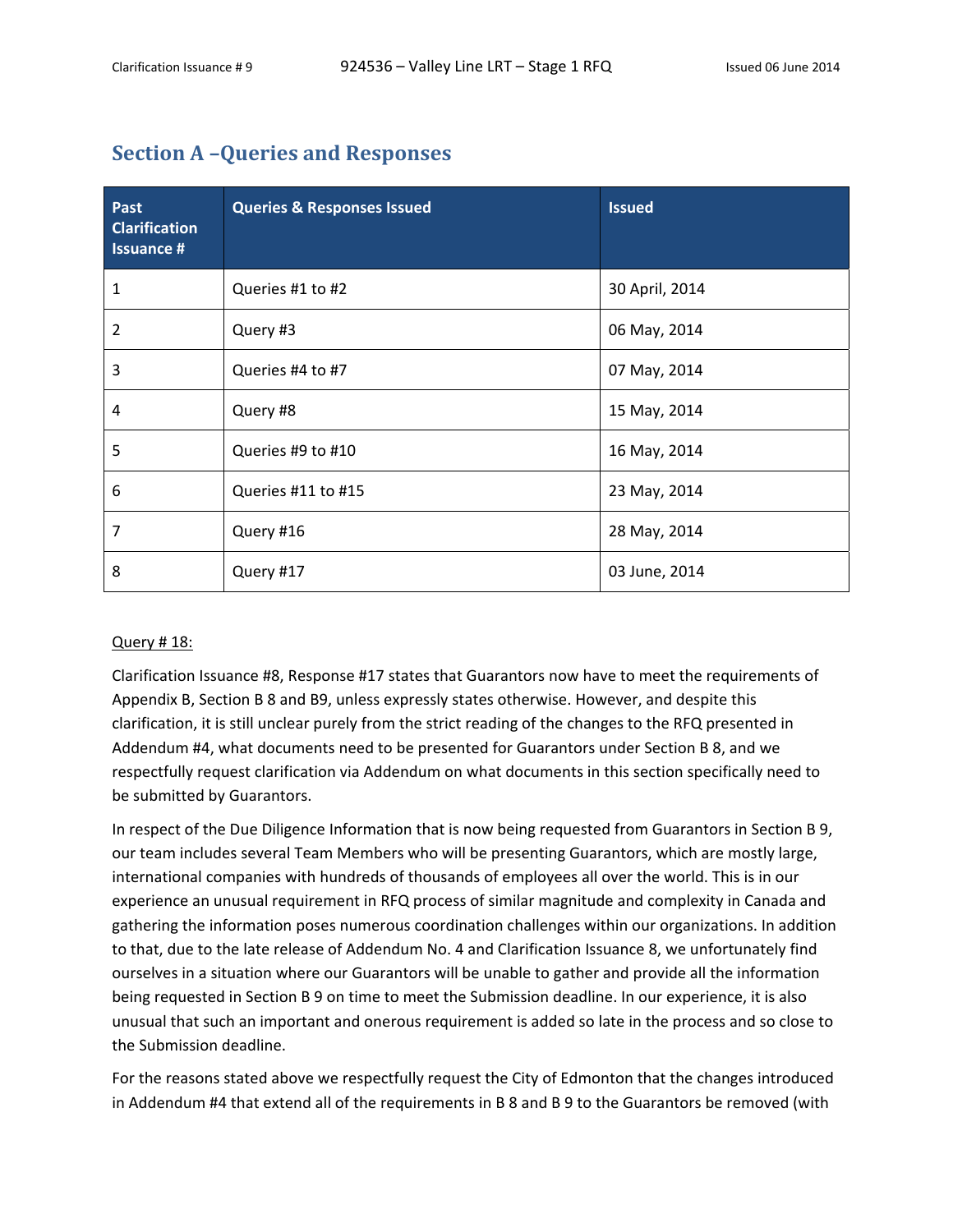the exception of information that had already been requested in the original document, i.e. as Guarantee Letters, Guarantor Financial Statements and the Guarantor CFO Letter for Financial Capacity) in order to be able to present the Submission by the original due date.

In the alternative, we kindly ask that the Submission due date be extended by three (3) weeks to allow Guarantors to obtain this information.

Given the importance of this issue, and given the fact that our ability to successfully submit our RFQ now relies on the satisfactory resolution of this matter, we would appreciate if a response may be provided as a matter of urgency.

#### Response # 18:

The City will not be issuing a further addendum or granting an extension to the Closing Time for Submissions as requested. The RFQ requirement for Guarantors is not a new or recent addition.

As part of the requirements of Appendix B, Section B 8 and B 9, the City is not requesting information in respect of all affiliated entities within a global corporate group that a Team Member or Guarantor may be part of. The City only requires the financial and other information (as further explained below) in respect of those entities the Respondent has chosen to specifically identify as a Team Member for the purposes of demonstrating to the City, the Respondent's financial capacity and operating capabilities to deliver this Project.

The City appreciates that certain Respondents may include in their Submissions, identified Guarantors for the purpose of demonstrating the overall financial capacity or performance capability of their team. On the basis set out in the RFQ the City will evaluate the information provided in respect of these specifically identified Team Members (including named Guarantors) in making its assessment of the Respondent team's capabilities.

The City is anticipating that for the level and scope of information being requested in Appendix B, Sections B 8 and B 9, this information will be readily available to a senior executive of the named Team Member and Guarantor upon reasonable enquiry. As noted, the City is not requesting this information in respect of all affiliated entities within a corporate group and is therefore not expecting that a far reaching comprehensive data gathering exercise involving a substantial number of companies or business units would be necessary. It is open to the Respondent to confirm in their Submission for the applicable Team Members (and Guarantors) the scope or nature of the reasonable enquiries made in the allotted time to support the Submission. Pursuant to the terms of the RFQ the City reserves the right to carry out follow up clarification enquiries in respect of this reported information should the City decide this is necessary or helpful, at its discretion.

In summary, where a Team Member is named for the purposes of satisfying the requirements of Appendix B, Section B 1 to B 7, then those same Team Members (including any identified Guarantors) are required to satisfy the information requirements of Appendix B, Section B 8 and B 9.

#### **Appendix B, Section B 8 Requirements**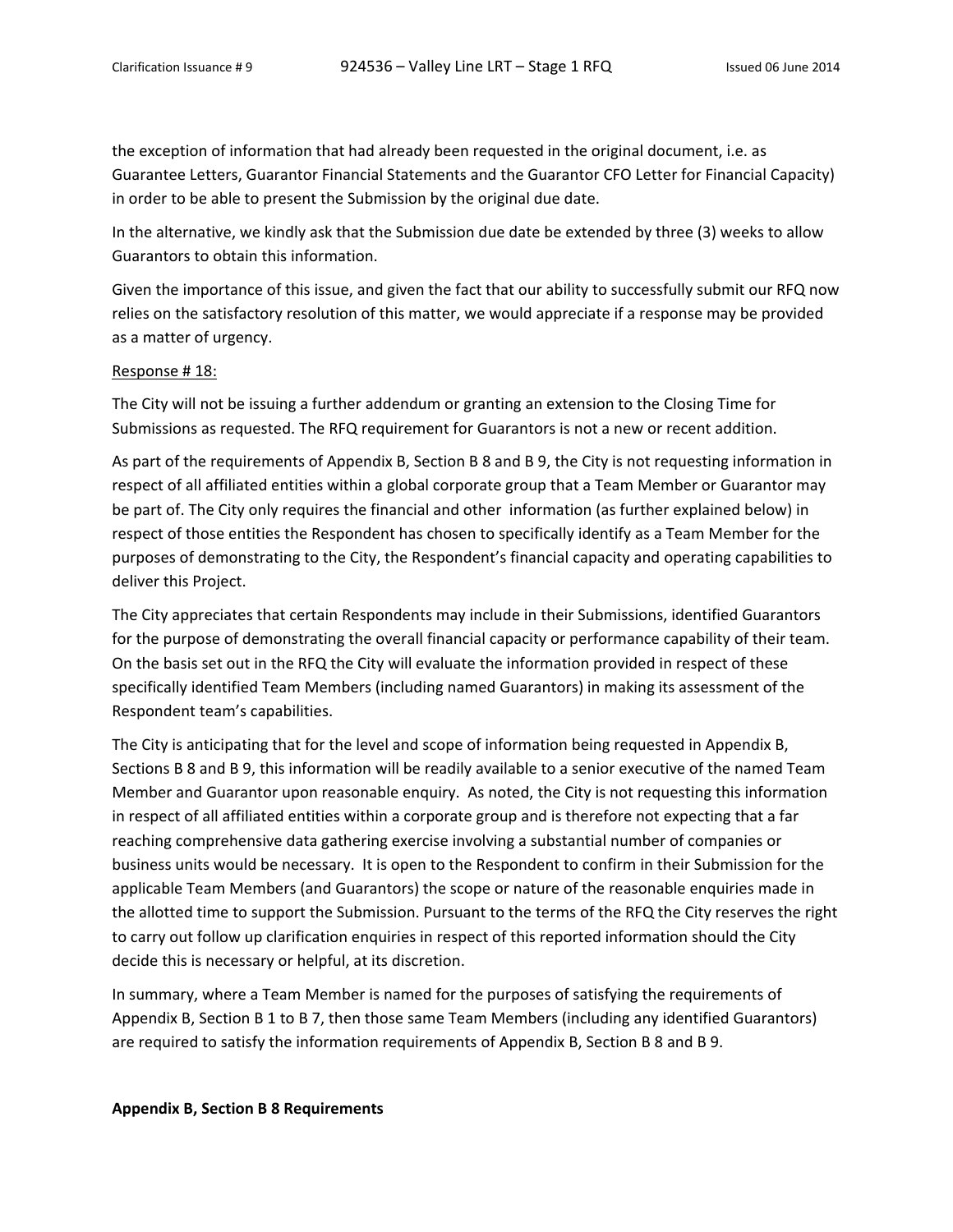For the avoidance of doubt, as per Appendix B, Section B 8, Financial Capacity, all of the following information (including the items in bold below, as applicable and as deemed necessary by the Respondent to support the financial capacity evaluation of the Team Member) is required for the Team Member and Guarantor:

- a letter from a Guarantor confirming that a Guarantee is being provided by the Guarantor for a Team Member, on terms that must reasonably satisfy the City;
- copies of the audited annual financial statements (for the 3 most recent fiscal years) and any interim statements that may be available – where the most recent statement is unaudited, please submit 3 of the most recent audited statements and the most recent unaudited statement;
- **current credit rating reports;**
- **bank or other financial institutions, letters of reference;**
- **letters from insurance providers to demonstrate the ability to secure the potential insurance package for the Project scope and based on the draft allocation of responsibilities outline in Appendix C;**
- a signed letter from the Chief Financial Officer (or equivalent financial authority) of the Team Member setting out, for the Team Member, and its Guarantor (if a Guarantee is to be provided), a description of:
	- − any off‐balance sheet financings;
	- − any events that may impact on future financial statements or the capital structure or in any way may present a going concern consideration that is not covered by the most recent audit opinion; and
	- − any bankruptcy/insolvency matters.

#### **Appendix B, Section B 9 Requirements**

As noted, the Section B 9 information is only required for those Team Members (and Guarantors) specifically identified in the Submission to support the City's assessment of a Respondent's capabilities to complete this Project. The City expects this information in respect of an identified Affiliate who will be guaranteeing the performance obligations of a Team Member in respect of a scope of work that aligns to one or more of the performance capabilities identified in Sections B 1 to B 7.

For an Affiliate who has been identified in the Submission as a guarantor only of the financial liabilities or monetary obligations of a Team Member and for the sole purpose of demonstrating to the City the financial capacity of the Team Member and the Respondent team (and not other work performance obligations), the City will be satisfied with the Appendix B, Section B 8 information only in respect of that Affiliate guarantor.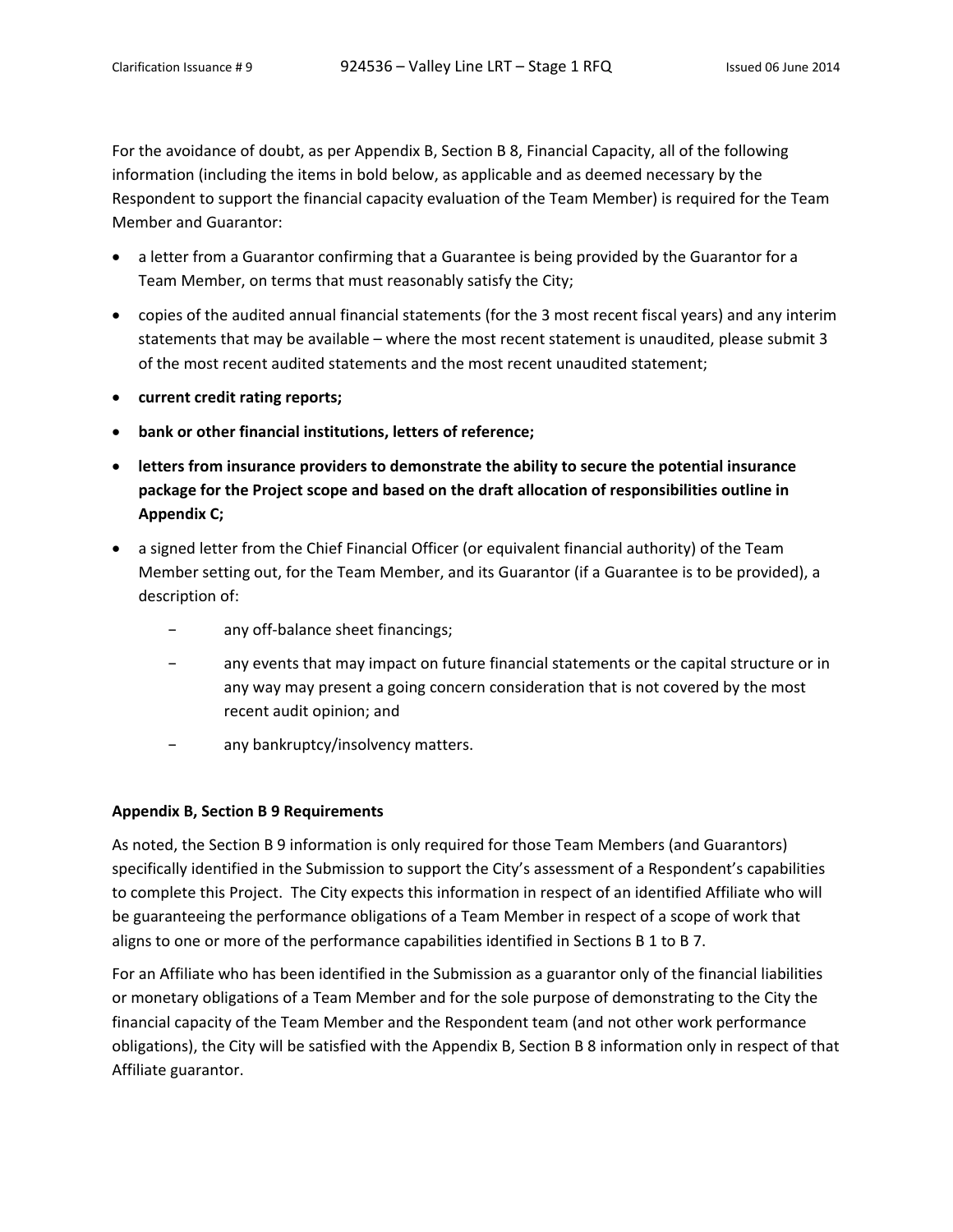#### Query # 19:

In section B8 – Financial and Organizational Capacity, copies of the audited financial statements and any interim statements are requested.

If those financial statements are confidential:

1) Can they be submitted in individual sealed envelopes within the submissions (i.e. 6 sealed envelopes for the 1 original and 5 copies requested in section 4.4)?

Given the financial statements are confidential and no further copies should be made:

2) Do the confidential financial statements need to be included in the electronic versions of the Submission?

In the event an electronic version of the confidential financial statements must be submitted:

3) Can those financial statements be provided on separate CD/DVD/USB drives?

#### Response # 19:

Respondents have full discretion to formulate their Submission to meet the requirements of the RFQ. In reply to the Respondents specific queries:

- 1) As per Section 4.4 of the RFQ, Respondents are asked to include Part B in a sealed package. Within that package, Respondents can again package the contents how they choose.
- 2) Yes, an electronic version of the Part B is required.
- 3) Yes, this is acceptable. Note however the requirement for two electronic copies of the Part B submission in this regard.

#### Query # 20:

To properly prepare a response of the quality and complexity that this RFQ requires, Valley Line Partners respectfully request that the Valley Line LRT Stage 1 Project RFQ submission date be extended by 2 week. Valley Line Partners request this extension in order to submit a truly competitive team with a balance of globally and locally experienced partners who can maximize the benefits of this project to the City of Edmonton.

#### Response # 20:

The City considers that, at this point, the timetable as set out in the RFQ Section 1.3, is adequate to allow Respondents to meet the Submission requirements by the Closing Time.

No change to the Closing Time will be made as at the date of this Clarification Issuance #9.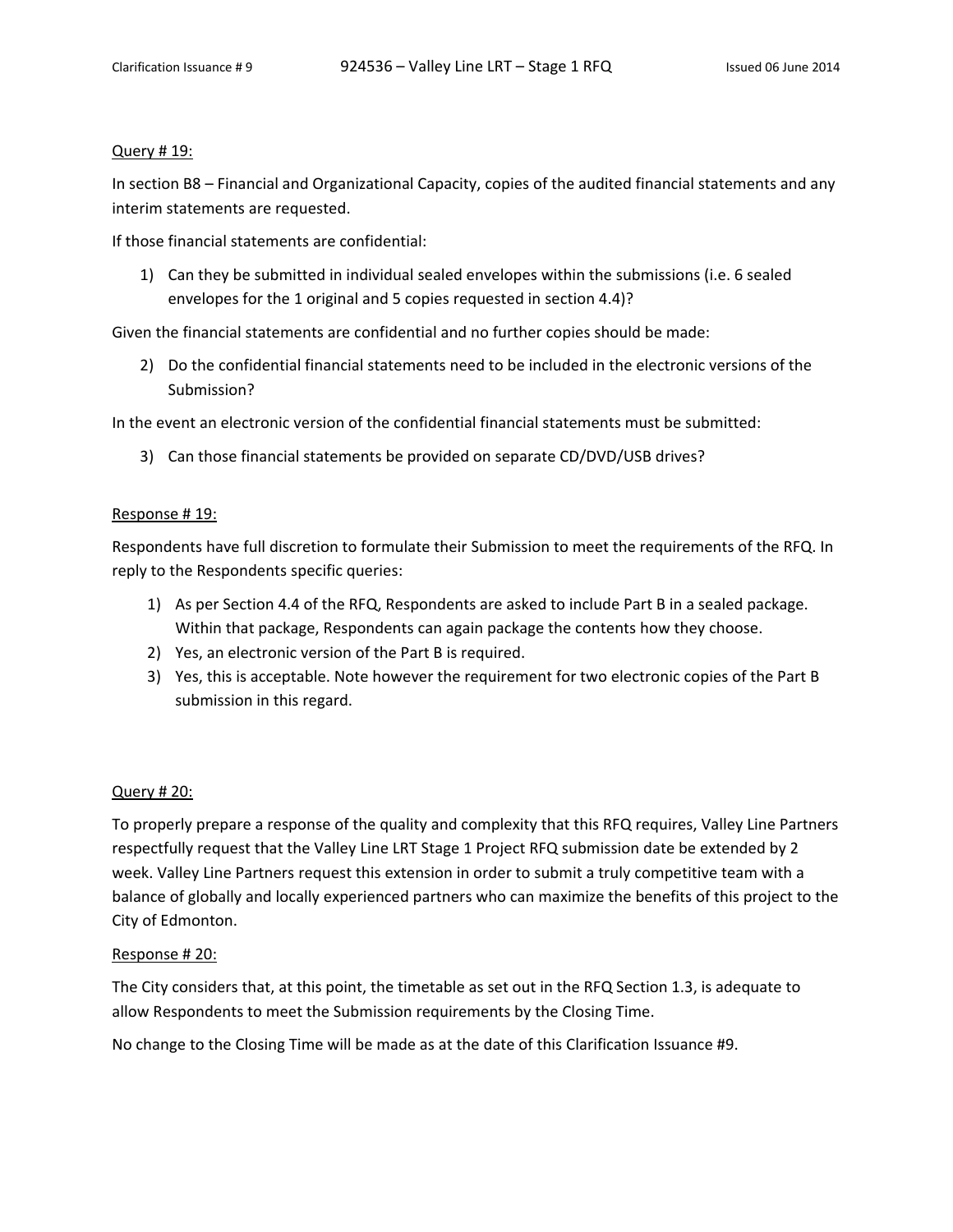The City appreciates the efforts of all Respondents and is looking forward to Respondent Submissions and your continued engagement in this Project. You are encouraged to make the best Submission as is possible while meeting the Mandatory Requirements as per Section 5.2.3 of the RFQ.

#### Query # 21:

#### RFQ Reference: Appendix B, Section B.8

Under the heading "Organization Capacity", could the City please clarify the meaning of word "known" as it refers to projects with a potential contract value over >5% in the last bullet in this Section?

We assume that the word "known" in this context does not refer to projects for which the Respondent and/or Team member intend to bid, or are currently bidding, (where the outcome is not yet known), but rather that the word "known" in this context refers to projects in which the Respondent and/or Team member have been formally notified that they are Preferred Proponent. Kindly confirm.

#### Response # 21:

Respondents are advised that the purpose of the organizational capacity submission requirements set out in Appendix B, Section B 8, is to determine how the current organization capacity of the Team Member may be impacted by other projects that are known. As such, Team Members are asked to disclose those projects where the Team Member has been named preferred proponent. Respondents are not required to speculate on the likely outcome of other active or future anticipated pursuits.

#### Query # 22:

#### Request:

To ensure compliance, could the Sponsors please confirm that 11x17 sized paper used for gantt charts, organizational structures or other elements that need more presentational space, will be considered 1 page for each side of the sheet?

#### Response # 22:

As set out in Section 4.3 of the RFQ, double sided printing will count as two pages for 11 x 17 sized paper also. Furthermore, Respondents are cautioned that the used of 11 x 17 sized paper is intended to display gantt charts, organizational structures or other elements that may need more presentational space – it is not to be used to facilitate additional text submissions.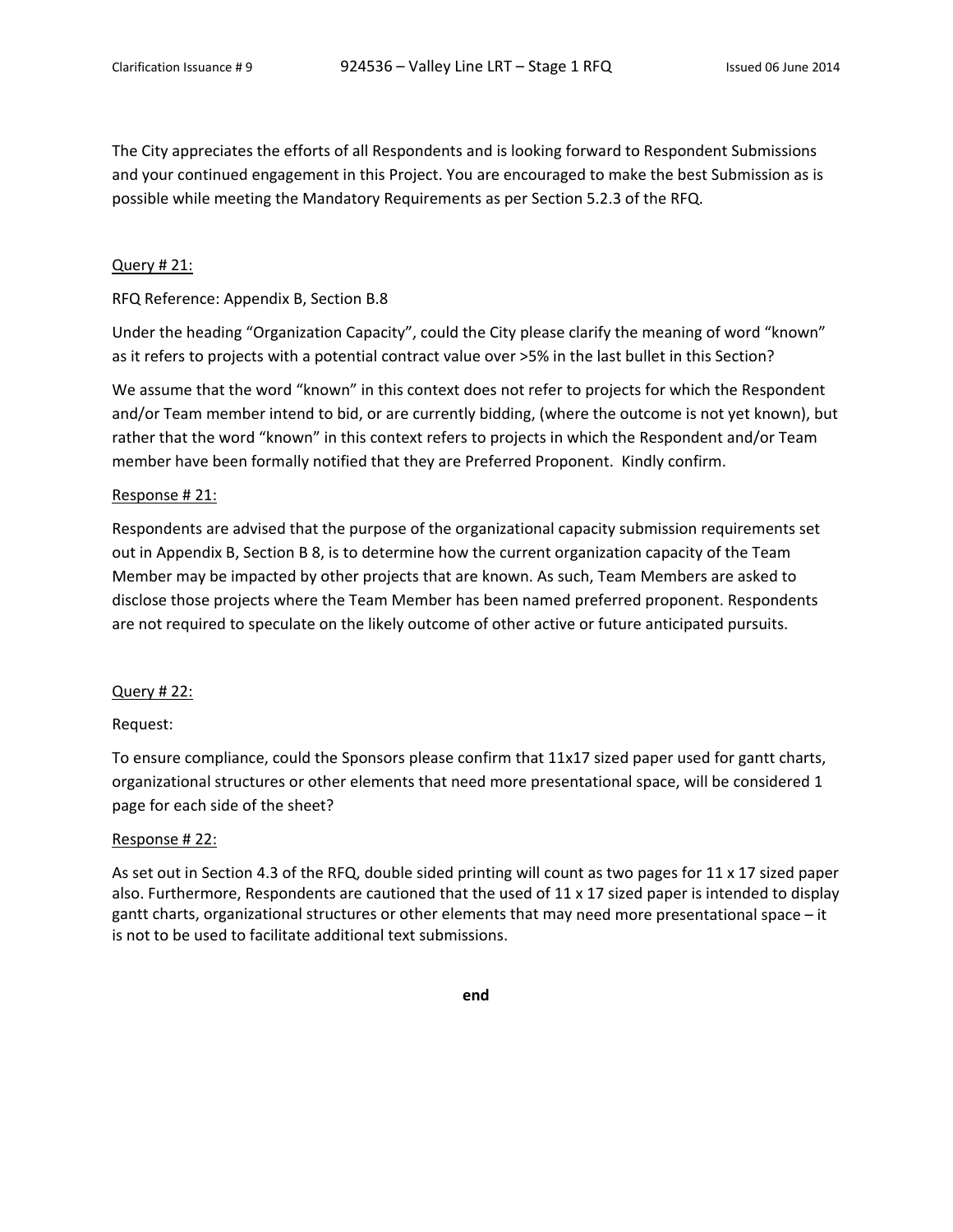## **Section B – Addenda Listing**

| <b>Past</b><br>Addenda<br><b>Issuance #</b> | <b>Subject Matter</b>                 | <b>Issued</b> |
|---------------------------------------------|---------------------------------------|---------------|
|                                             | Addressing changes listed 1.1 to 1.3. | 07 May, 2014  |
|                                             | Addressing changes listed 2.1 to 2.3. | 16 May, 2014  |
| 3                                           | Addressing changes listed 3.1 to 3.2  | 23 May, 2014  |
| 4                                           | Addressing changes listed 4.1 to 4.5  | 03 June, 2014 |

**end**